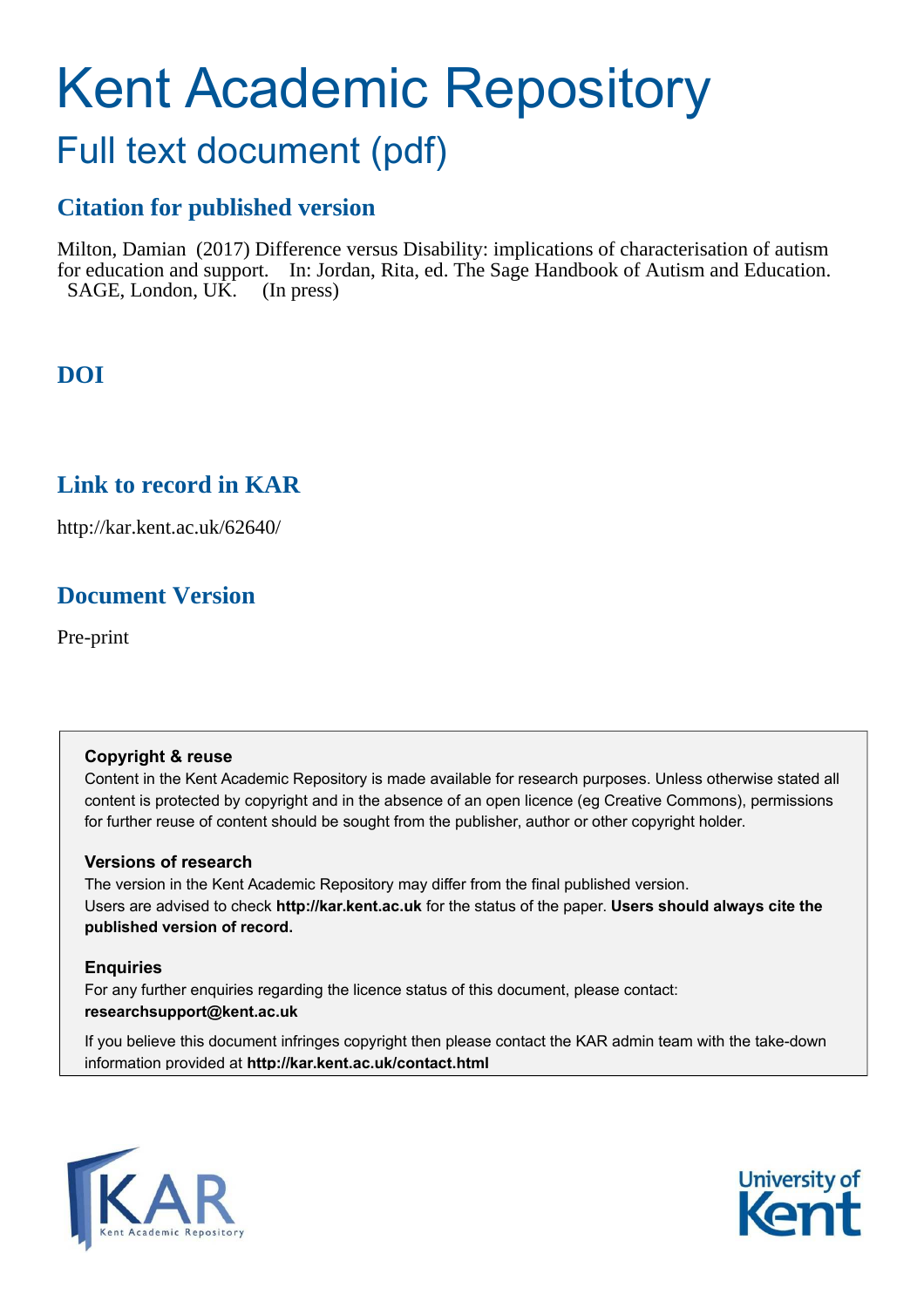#### By Dr. Damian E M Milton

#### **Introduction**

#### *A note on terminology*

There is much current debate regarding the terminology related to autism. This chapter will resist people-first phrasing, in accordance with other autistic authors (Sinclair, 1993; Sainsbury, 2000):

"We are not people who "just happen to have autism"; it is not an appendage that can be *separated from who we are as people, nor is it something shameful that has to be reduced to a subclause."* (Sainsbury, 2000: 12).

For most of the twentieth century autism was considered to be an extremely rare disorder, affecting a tiny proportion of the population, however in recent decades the numbers of those diagnosed or self-identifying as autistic has risen exponentially, with estimated figures of more than 1 in 100 (Brugha, 2012). Autism has been variously described as everything from an evil spirit that robs parents of their children, to a differing cognitive style, or even a fundamental asset to human evolution. The spectrum of ways in which autistic people can present to educational and clinical practitioners is so myriad, that it may be little wonder that the 'enigma' (Frith, 1989) still evades simplistic descriptions, as scientists search in vain for what exactly autism is. Although various attempts have been made to categorise differing subgroups of the autism spectrum, e.g. 'Asperger Syndrome', 'low-functioning autism', 'atypical autism'; it is highly questionable as to how accurately such distinctions can be made and how useful they are in practice.

When looking at educational theory and practice, as Scrimshaw (1983) suggests, there is hardly any agreement either. What educational supports one decides to put in place will be highly dependent on how one conceives of education and the learning process in the first place, and therefore the nature of human beings. Consequently, how one sees autism will have a fundamental impact on how one seeks to address the educational needs of autistic people.

There is often an assumption that children and young people on the autism spectrum need to live and act like those who are not autistic. Many autistic adults take exception to this assumption and the fact that much literature on autism uses medical terms such as 'deficit' and 'disorder'. Within this chapter, both medical and social models of disability, and even post-social models of disability, will be considered in relation to autism, and how deficit models have become dominant in narratives regarding autism. Further, it will explore alternatives to these approaches. How we think about autism relates to the language and terminology we use to describe it. There are also links between how we define autism, the educational approaches we use, and finally, how we can build understanding across dispositional and ideological divides.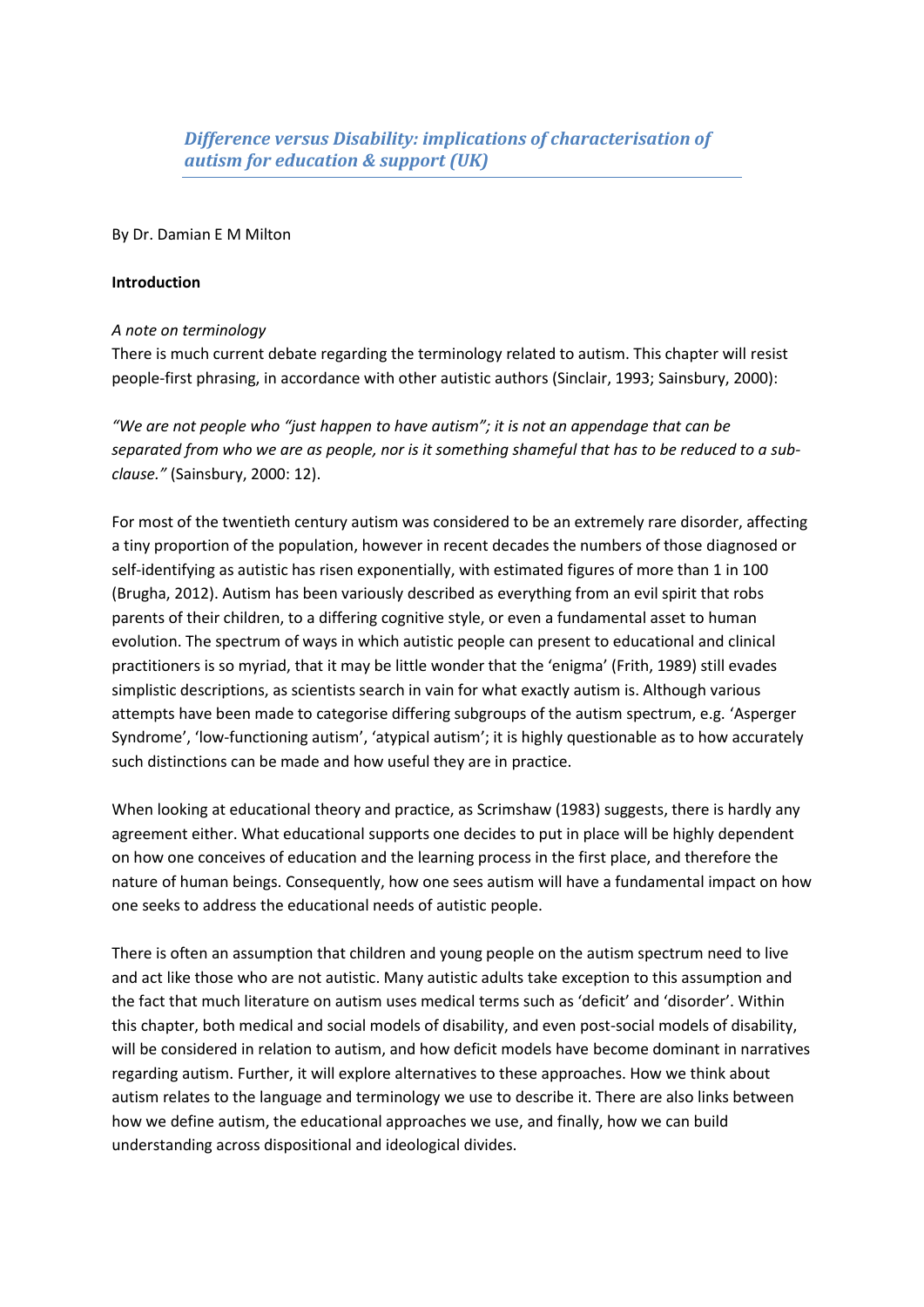#### **Models of disability and how they apply to autism**

The origins of the social model of disability can be traced back to a publication made by the *Union of the Physically Impaired Against Segregation* (UPIAS) in 1976, entitled: *The Fundamental Principles of Disability*, in which it was stated:

*さIミ ラ┌ヴ ┗キW┘ キデ is society which disables physically impaired people. Disability is something imposed on top of our impairments by the way we are unnecessarily isolated and excluded from full*  participation in society." (UPIAS 1976:14).

The social model of disability was proposed by Oliver (1990) and conceived in opposition to the traditional medical model of disability, which framed disability in terms of the remediation of individual biological impairments (Safilios-Rothschild, 1970). As Oliver (2004) states, the main intention at this time was to shift the focus of practical intervention away from targeting remediation and towards the changing of professional practice. According to a social model of disability, individual biological impairment is not seen as the root cause of disability, but rather that within a society designed to accommodate the needs of those with more typical ways of moving, communicating and thinking, those who are atypical are discriminated against. Thus, society has a responsibility to seek to include the needs of all, rather than excluding and disabling people who have varying impairments.

Within the field of critical disability studies however, the social model of disability has also come under criticism. Shakespeare and Watson (2002) argued that there was a need to move beyond a social model of disability due to three main criticisms: the issue of impairment, the impairment/disability dualism, and the issue of identity. Shakespeare and Watson (ibid) conclude by suggesting that we need to consider disability in the ecological context in which the term has developed (what they refer to as 'an embodied ontology of disability' which should be central to a theoretical account of disability. They argue that the social model creates a binary division, between the biological 'impairment' and the social 'disability', analogous to that made by feminists over sex and gender (Oakley, 1972), a conceptual split that has since been largely abandoned (e.g. Butler, 1990). Impairment, by the same token, cannot be theorised as something pre-social (Thomas, 1999). Whilst acknowledging how useful the social model had been as a political tool, Shakespeare and Watson (2002) found it inadequate as a basis for a social theory of disability.

However, Oliver (2004) defended the social model and its practical/political ethos. He discussed five criticisms, from the disability movement and disability studies, often levied at the social model of disability. The first criticism was that the social model ignored, or failed to adequately account for, the realities of living with an impairment (Shakespeare and Watson, 2002). Oliver countered this by saying that the social model was about the collective experience of disability. By making such claims, Oliver (1996) frames disability as a public/social issue rather than a personal trouble (Mills, 1956), yet he does not give a theoretical account of impairments or their potential effects. As Oliver (1996) suggests, support for the social model of disability, does not mean that interventions based on remediation of specific impairments are of no use, or always counter-productive, but just means a shift in attention away from the individual in terms of one's perception of disability.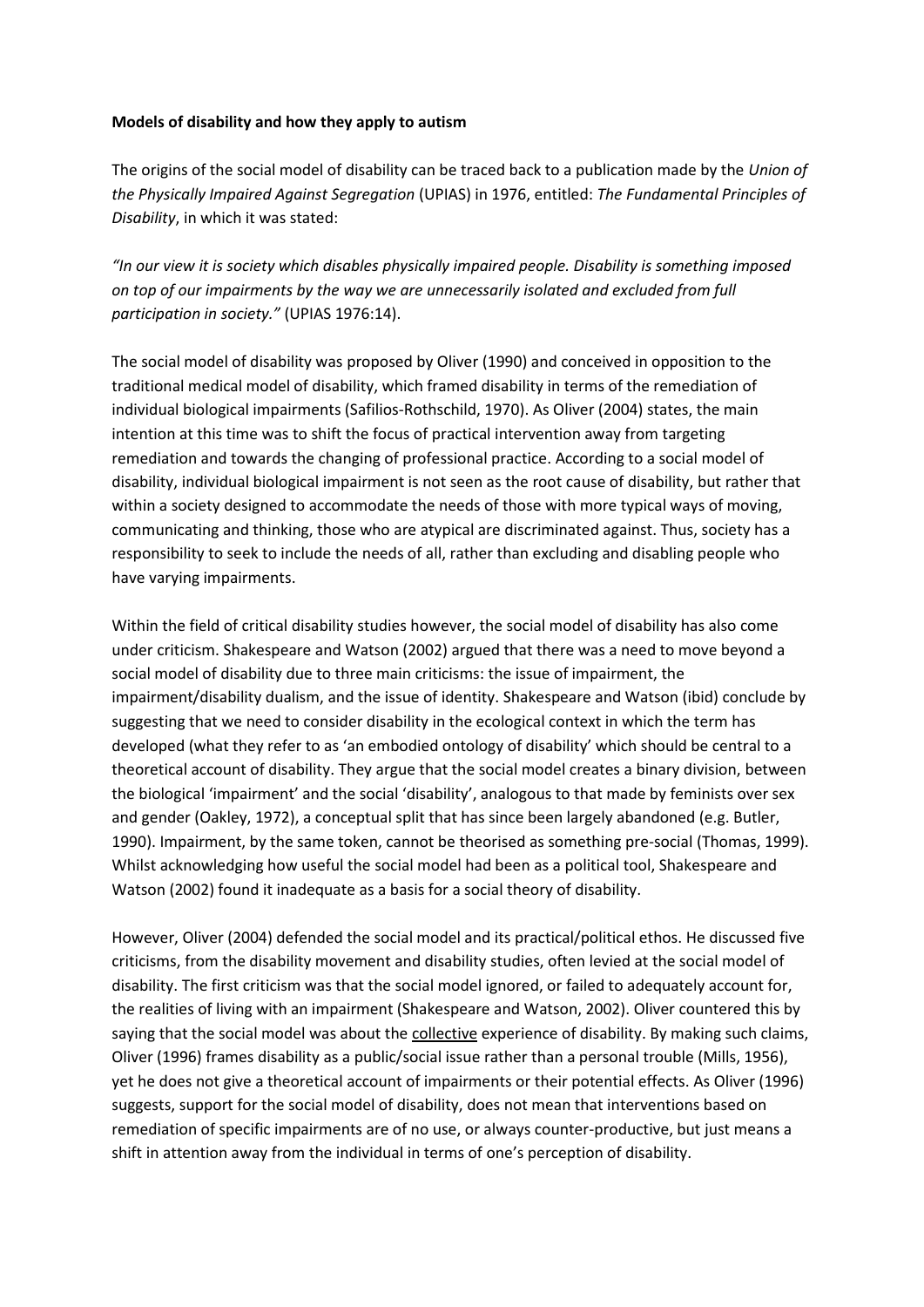A second criticism is that subjective experiences of impairment and disability are ignored by the social model (Crow, 1996). This is countered by the social model having arisen from disability activism. A third criticism is that the social model is not able to adequately account for intersections with other social divisions, such as gender or ageing. Oliver (2004) responds by suggesting, that if this has not been the case, then it would be better for theorists to put their efforts into solving such perceived failures rather than by apportioning this failure to the social model or disability activists alone.

A fourth critique comes from postmodern theory, which regards disability as residing primarily in cultural representations viewing disabled people as 'other'. Whilst this represents a common tension between postmodern and more materialist theories of society, Oliver (2004) suggests correctly that materialist social model theories do not discount cultural factors, but may not afford them the same primacy. The final criticism is whether the social model is an adequate theory of disablement. Oliver (2004) counters this by suggesting that these debates should not be seen just as academic disputes, because of the political and practical ethos of those who originated the social model. Implementing a social model may be difficult, however, if people disagree as to what that entails, or how to implement it practically. Theoretical debates are not without practical import. Whilst the social model of disability can be an empowering tool for autistic people one still needs to try to build upon any working theory of disability.

Cadman (2010) examined the ethical issues involved in applying models of disability to the field of autism. He discusses how contrasting theoretical and ethical concerns imply differing practicalities, e.g. the acceptability of behavioural interventions and the allocation of resources. For Cadman (2010), according to a traditional medical model, autism would be viewed as inherently limited to social functioning - a 'harmed condition' (Harris, 2000, cited Cadman 2010). This is countered by autistic activists and scholars as a categorical error of normative thinking. Such a view of autism and humanity reifies normalcy as the ideal, with any deviation from normalcy seen as a pathology to be remediated. Those following a view akin to a 'neurodiversity paradigm' (Walker, 2014), would view what we call autism as part of a wider diversity of neurological development and a discriminated against minority, with many activists taking on a social model (or post-social model) of disability and autism. From such a viewpoint, one could critique the notion of autism being a medical condition in need of remediation, but view it instead as an aspect of human life that is being ill-catered for socially. For Cadman (2010), neither a traditional medical or social model is satisfactory. Cadman (2010) suggests certain things can be considered either good or bad for a person, regardless of their own attitudes towards those things (even if such a view can be considered paternalistic). The amount one can and should impose one's standards on others is certainly an issue any parent of a child (autistic or otherwise) or professional working with autistic people needs to reflect upon.

For autistic scholar and activist Steve Graby (2012), autism can be said to fall between the established categories of 'impairment' and 'disability', with activists reclaiming what is also a medical categorisation as a cultural identity. Graby (2012) suggests that where impairment-specific organisations exist, they usually follow an individual/medical model approach and thus are often frowned upon by those following a social model of disability, where differences between impairments are viewed as less important than an analysis of social disablement. Autistic activists however, commonly draw upon a social model of disability (Milton, 2016), whilst also referring to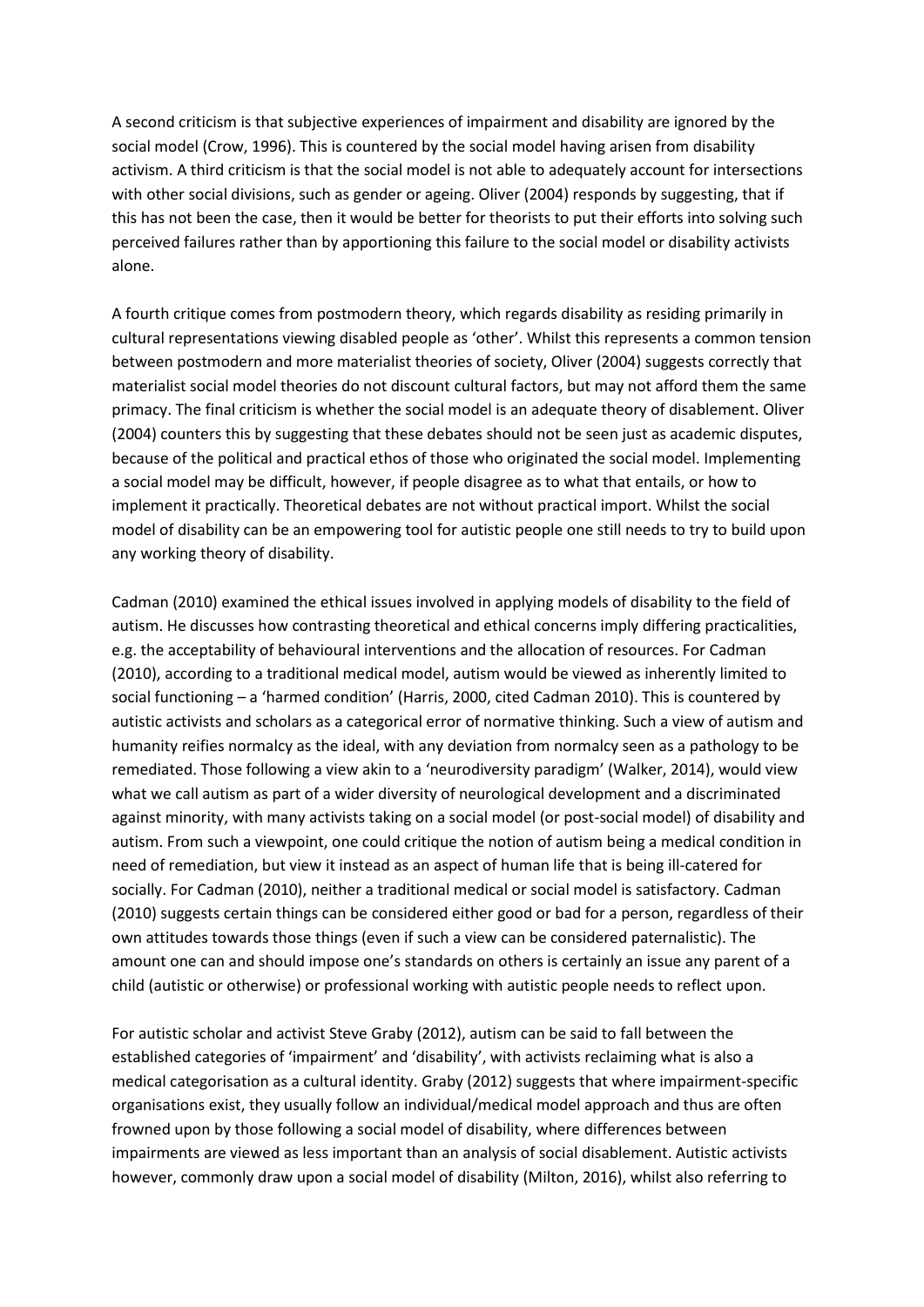autism-specific issues. For Graby (2012), there are a number of considerations when looking at autism and autistic people:. firstly, autism is defined medically as a 'social impairment' and therefore might be seen as in need of sociological analysis; secondly, there is the creation of autistic culture, communities and political movements, and finally, the significant reclaiming of what autism pertains to, and the cultural acceptance within autistic communities of peer recognition and self-diagnosis. Importantly, Graby (2012) also points out that not all autistic people personally identify as being 'disabled', with autism often being presented as a cognitive and cultural minority rather than being seen as a set of impairments. Graby (2012) illustrates a linguistic difference, in that when one refers to 'disabled people' one is frequently illustrating things 'done to' a person, rather than a positive affirmation of identity, as is the case with the use of 'autistic person'. Such a view of autism is more akin to the 'affirmation model of disability' as proposed by Swain and French (2000), and developed by Cameron (2008). In this sense, autism is seen as a natural aspect of human diversity.

#### **Deficit models of autism and alternative explanations**

One of the most important developments in the history of autism was the work of Wing and Gould (1979) and the subsequent widening of the autism spectrum to include Asperger syndrome. This work largely created the discourse of a triad of impairments in autism: social communication, social interaction, and social imagination (repetitive interests/activities).

#### "Autistic children do have imagination, but it is not social." (Wing, cited in Feinstein, 2010: 152).

Autism has since become defined as primarily a social 'disorder', with other important aspects of autistic experience having received relatively less attention, such as sensory processing, being absent in diagnostic criteria until fairly recently (DSM-V: APA, 2013). A diagnosis of autism is dependent on a clinician perceiving a client to be both dysfunctional in terms of normative communication and interaction, and in terms of perceived repetitive behaviours and interests being observed.

Models of autism that attempt to explain what autism 'is', have been dominated by theories originating in cognitive-psychological theorising. These models include: theory of mind deficit, executive dysfunction, weak coherence theory, and empathising-systemising theory. All of these theories have been previously criticised by autistic scholars (Lawson, 2010; Milton, 2012a, 2012b) for their lack of universality, specificity, and explanatory power in describing autism. According to autistic scholars and activists drawing upon social and/or post-social models of disability (Lawson, 2010; Arnold, 2012; Milton, 2012a, 2012b; Graby, 2012), autism can be seen both as a social construction and as a description of an embodied and culturally filtered experience. Therefore, presenting autism as purely a set of behavioural and cognitive deficits, does not take into account the disabling affects that any given society or context holds for autistic people.

"Although there is a biological aspect to this condition named autism, the social factors involved in its *identification, representation, interpretation, remediation, and performance are the most important factors in the determination of what it means to be autistic, for individuals, for families and for society."* (Nadesan, 2005: 2).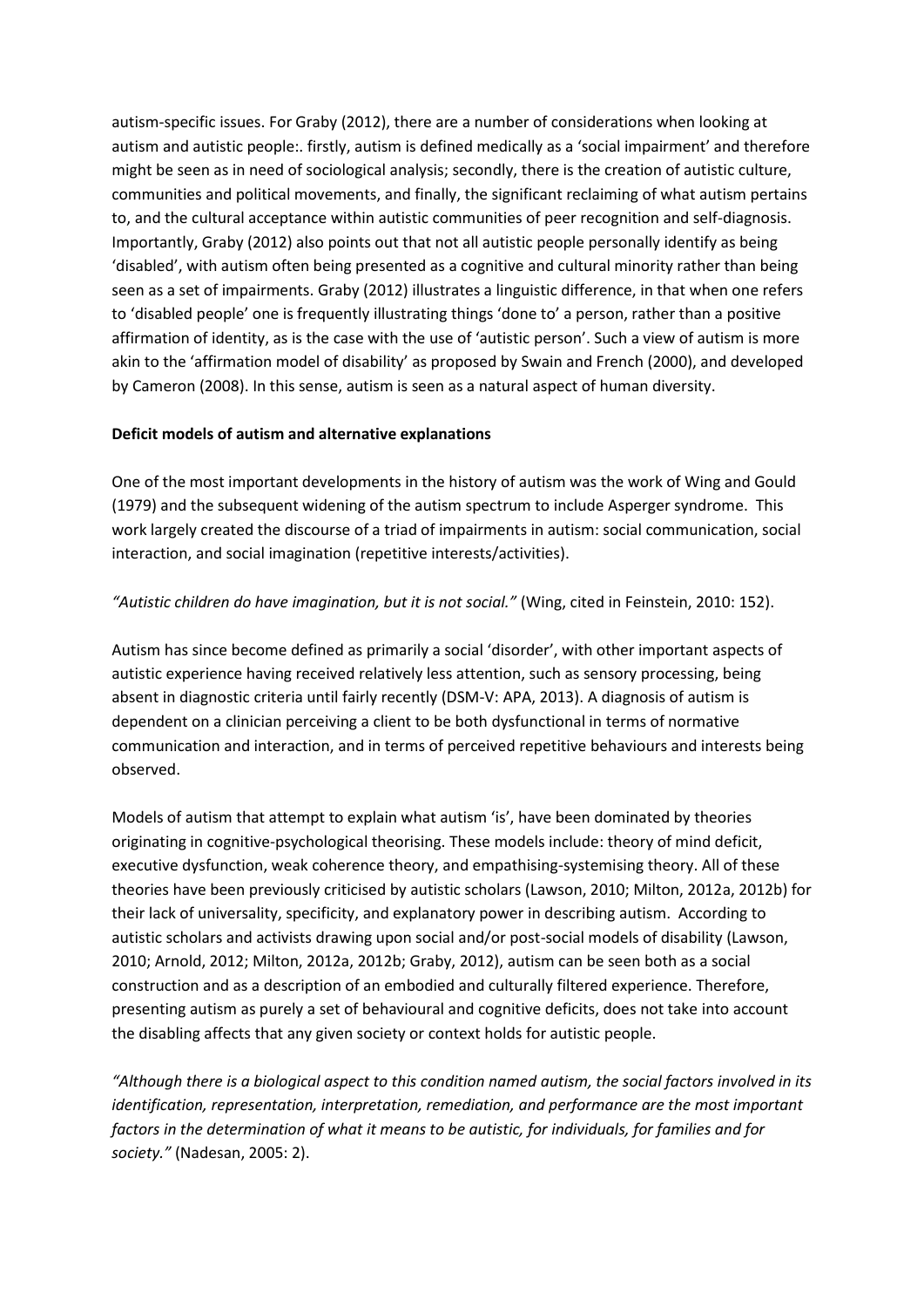According to Nadesan (2005), the emerging dominance of cognitive psychology in the late  $20<sup>th</sup>$ century narrowed the frame of what was considered normal and pathologised behaviours that had hitherto escaped the medical/scientific gaze. She also questioned Wing's (1997) assertion that a shift to a cognitive understanding of autism had been an advance in knowledge, but instead represented socially and historically situated ways of knowing.

Nadesan (2005) argues that constructing an ontological divergence between autistic and neurotypical people, creates the impression of two separate and ontologically homogenous groups, reducing individual differences expressed at the level of mind (open to social influence) to the level of the brain (where they are fixed), and that despite celebrations of 'autistic genius', people with autism know that their difference is ultimately devalued in relation to neuro-typical cultural normality. In widening the spectrum of what can be considered autistic however, Wing and Gould (1979) also opened up the possibility for autistic self-advocacy at an individual and group level, in terms of the numbers of people diagnosed and their potential capacity to communicate with one another. By opening up a public discourse about neurological diversity, it has enabled a cultural space for people on the autism spectrum to interact with one another, resist medical model descriptions of themselves, and to begin to build an autistic culture.

Timimi et al. (2011) charge the autistic rights movement with not considering the implications of supporting the label as a 'diff-ability', and the associated self-fulfilling prophecy of seeing oneself as genetically different in terms of empathy. They warn of the dangers of the autistic rights movement staying loyal to the pseudoscience supporting the concept, unaware that many in the movement challenge the concept of the medical model of autism (Lawson, 2008; Arnold, 2010; Milton, 2012a; 2012b). Timimi et al. (2011) argue that the autism label is likely to produce a distraction from a full appreciation of an individual's situation. However, this view is equally subject to the diagnostic procedures that it is discrediting. What Timimi et al. (2011) fail to acknowledge, is that a lack of a universal positive consequence from receiving the label for all autistic people, is not a good enough reason to abolish its use, at least without replacing it with something more beneficial.

Autistic scholars and activists (Graby, 2012; Milton, 2015) have argued that impairment is a culturally constructed and normative category, yet do not deny the significance of embodied experiences and diversity, seeing impairment as relative and not absolute, and are thus more akin to a post-social model of autism and disability. Views regarding autism held by autistic people are of course hugely varied, yet there is evidence that a critical / social model of disability is a strongly and widely held viewpoint (Milton, 2016). Both historically and more recently, a number of theories have arisen from autistic scholars themselves to try and explain autistic ways of thinking, perceiving and being in the world. Many of these theories have received less attention than the dominant cognitive theories of autism, despite some of them having much to offer:

#### *Monotropism*

Originating in the work of Dinah Murray (Murray, 1992; Murray et al., 2005) and influencing the work of Wenn Lawson (2010), the theory of monotropism contends that the amount of 'interest' or perceptual attention available to a person at any one time is a limited resource, and that within the differing cognitive neurodivergent profile associated with autism, one often finds a tendency toward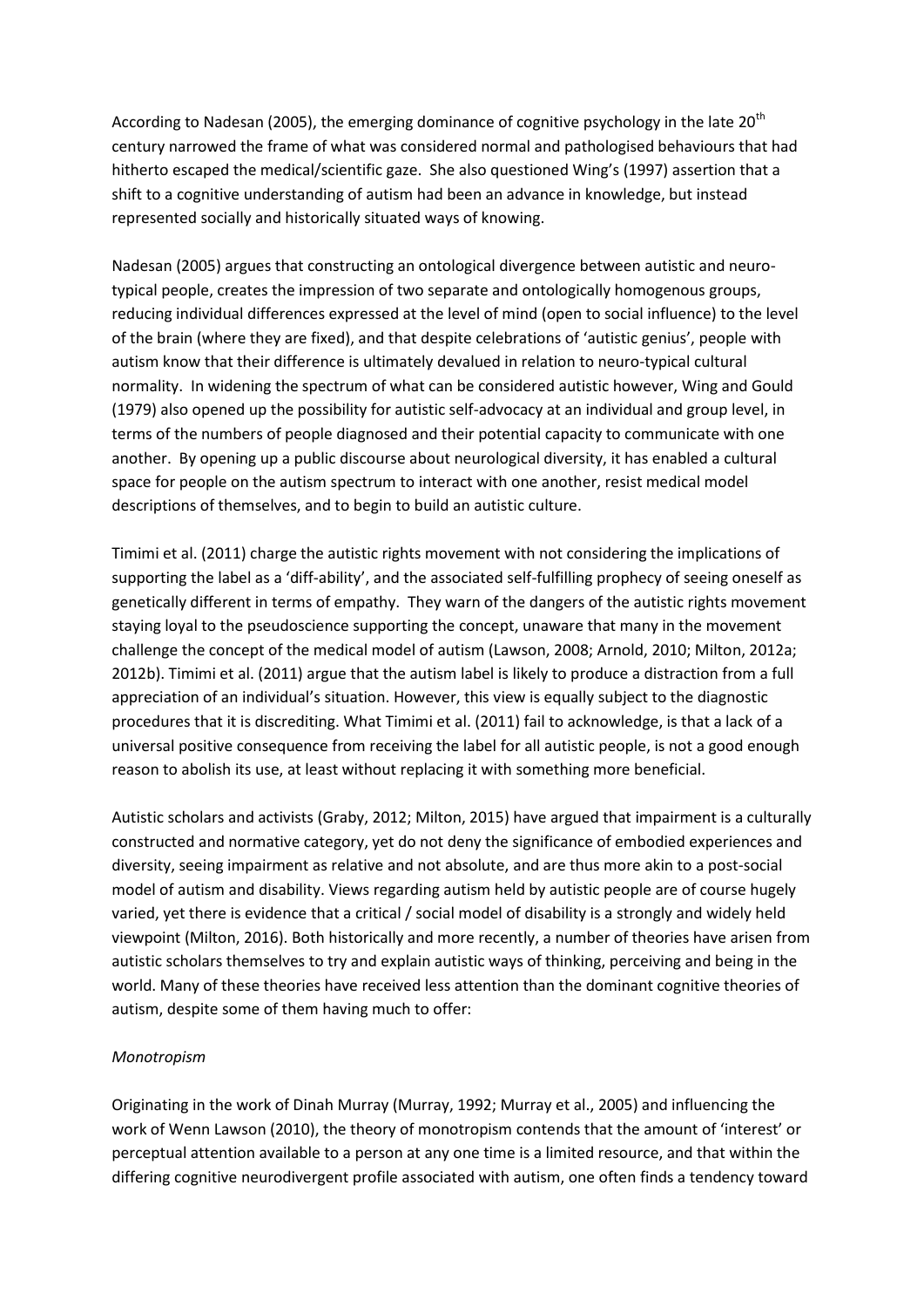a 'monotropic' rather than a 'polytropic' attention style. Such a 'monotropic' style of attention use is likened to an intense 'torch beam' as opposed to a 'diffused light'. Murray et al. (2005) suggest that social interaction, the use of language, and the shifting of object attention (implicated by the dominant psychological explanations of autism) are all tasks that require broader attention, and are inhibited by a highly focused or 'canalised' use of attention (or indeed, of a way of managing sensory input).

The theory of monotropism can perhaps help to shed light on a number of experiences often relayed in autistic accounts but not attended to by other theories. For instance, it helps explain the tendency autistic people have to passionately follow their interests, or to completely lack motivation in a given task, or how a sudden and unexpected change 'within the attentional tunnel' could lead to a highly stressful disconnection from a previously 'safe' state of mind.

*d*We suggest that the uneven skills profile in autism depends on which interests have been fired into *monotropic superdrive and which have been left unstimulated by any felt experience."* (Murray et al. 2005: 143).

According to the theory of monotropism, important differences occur with regard to development and experiences pursuant to which particular interests are followed at certain points in the life course, and which are suffocated by negative experiences when attempting to engage in them. It is also suggested that if an autistic person is employing a monotropic interest system, the ability to use information gained in the past is compromised, as information is gained only in relation to a narrow set of interests. Thus 'top-down' or 'whole picture' processing is not 'dispreferred' as such, but will tend to be idiosyncratic and resistant to change or criticism.

#### *Filling in the Gaps*

Utilising social psychological theory, Milton (2013) suggested that autistic people may have a tendency to use information perceived in the present, rather than mental schema built up from previous experiences and 'whole picture' processing. Such a theorising of autistic perceptual differences was also postulated by Pellicano and Burr (2012). When theorists and academics from differing disciplines and using differing methods come to similar conclusions, perhaps this indicates a need for further exploration?

#### *The Double Empathy Problem*

Due to the cognitive and dispositional diversity attested to in theories ranging from executive functioning theory to monotropism (Milton, 2012a), coupled with the numerous accounts of autistic authors (such as Sinclair, 1992) – Milton (2012b) proposed that rather than the 'theory of mind' or 'empathy' problems associated with autism being solely locatable in the autistic brain/mind, that such difficulties were reciprocal in nature; a 'double empathy problem' exists between the two parties. This theory suggests that it is both the autistic and non-autistic person who can struggle to understand and relate to the experiences and perceptions of the other. This theory has been reflected and expanded upon by other autistic theorists (Chown, 2014) and is also beginning to be reflected in empirical evidence (Sheppard et al. 2015).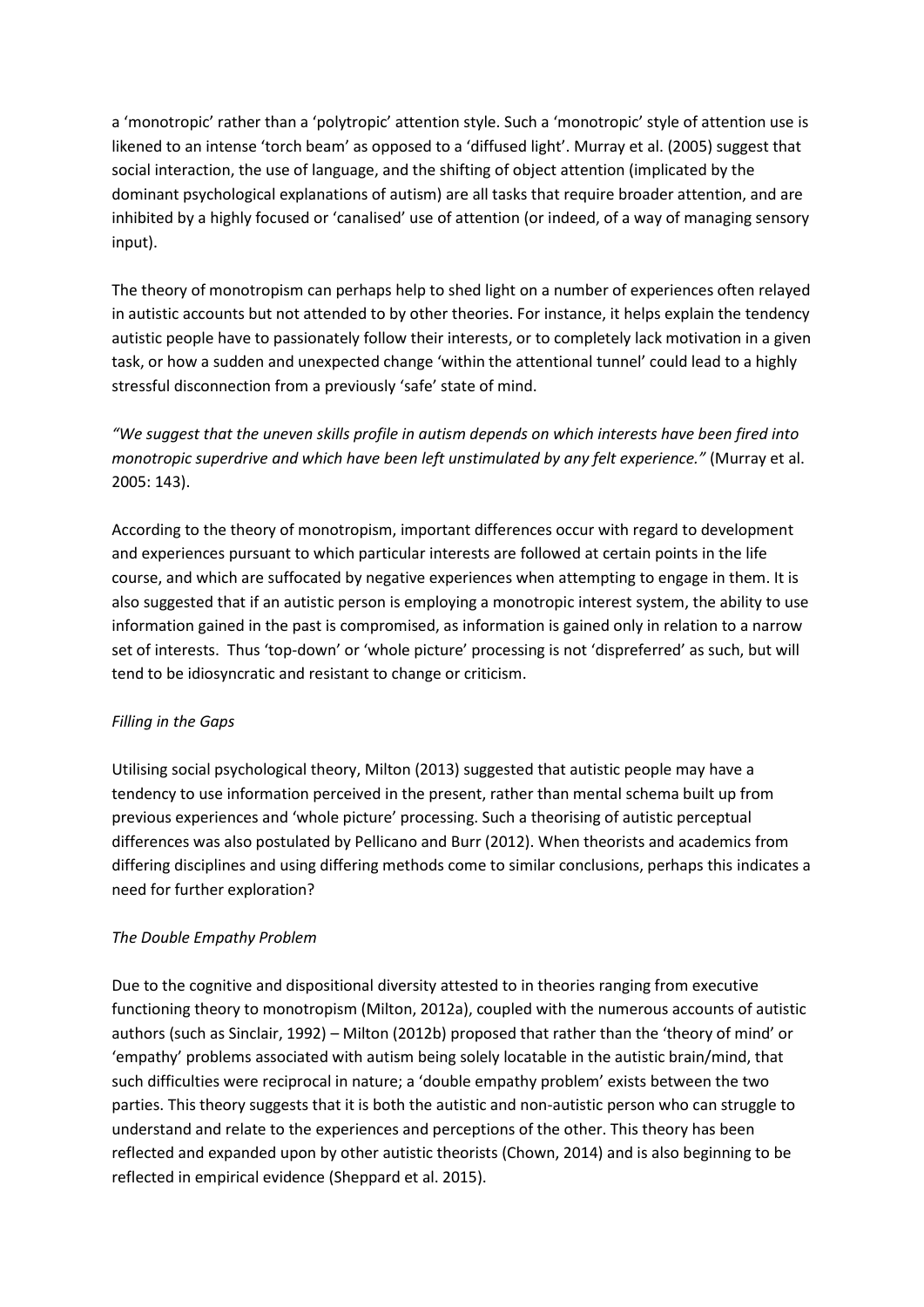#### **How one defines autism and educational priorities**

"Grant me the dignity of meeting me on my own terms...Recognise that we are equally alien to each *other, that my ways of being are not merely damaged versions of yours."* (Sinclair, 1993).

From the early days of autistic self-advocacy movements a case has been made to use identity-first rather than person-first language, i.e. autistic person (Sinclair, 1999). Such a language preference usually indicates a rejection of medical model assertions of what it means to be 'autistic' in favour of a 'neurodiversity paradigm' of some sort. Of course, not all people with a diagnosis of autism choose to use this language and indeed some are likely to use a medical model narrative. Kenny et al. (2015) conducted a survey of UK stakeholders in the field of autism to enquire about preferences in the use of language. Whilst language regarding 'functioning labels' was largely denounced by all, differences between stakeholder groups were apparent. Amongst autistic adults, the term 'autistic person/people' was the most commonly preferred term. The most preferred term amongst all stakeholders on average was 'people on the autism spectrum'. Kenny et al. (2015) concluded that it was important for people to use the language that was comfortable for them.

How a person talks about autism often reflects their experience of autism, the materials and resources they have had access to, and so on; the language we use can reflect how we think about autism. There are many controversies and differences of view with regard to what autism is, and therefore how best to help autistic people. In the production of the National Standards for Schools stakeholder groups were surveyed for their views regarding educational priorities for autistic children and young people (Milton and Giannadou, 2012). These consultations found that there were similarities in priorities reported: a curriculum tailored to individual need, good communication between staff and parents, and staff training. Yet there were also significant differences found. Parents of autistic children often highlighted communication with staff as fundamentally important. Autistic children and young people however mentioned the experience of being bullied above any other factor. This group also reported more frequently issues regarding the school environment, such as navigating crowds and having sufficient personal space. Whilst parents and practitioners highlighted the importance of teaching 'social skills', such a phrase was missing from the accounts of the autistic children and young people, who were more likely to discuss issues with particular subject areas, or elements of them, such as literacy or the use of words in mathematics questions. The autistic young people consulted for this work ranged in age and educational setting. Participation for some autistic young people in such exercises can be difficult, and although efforts were made in this regard to widen access (through methods such as talking mats and 'smiley face' choices), the reliability of data produced in such ways can be questioned. When examining educational ideology and practice with autistic children and young people with severe learning disabilities, the fault lines can become even more divisive and fraught (e.g. Milton, 2014; Keenan et al., 2014). Milton (2016) conducted a study looking into the educational priorities of stakeholders in the field of autism using a Q-sort ranking exercise of forty-two statements. In this sample a wide spread of views were found. However, amongst autistic adults there was a tendency towards either a critical or radical pedagogy, or at least a progressive interactionist practice involving pupil or interest-led activities. Within this group the most favoured statement of educational priority was to 'celebrate learners and not attempt to normalise them'. Amongst non-autistic parents within this sample there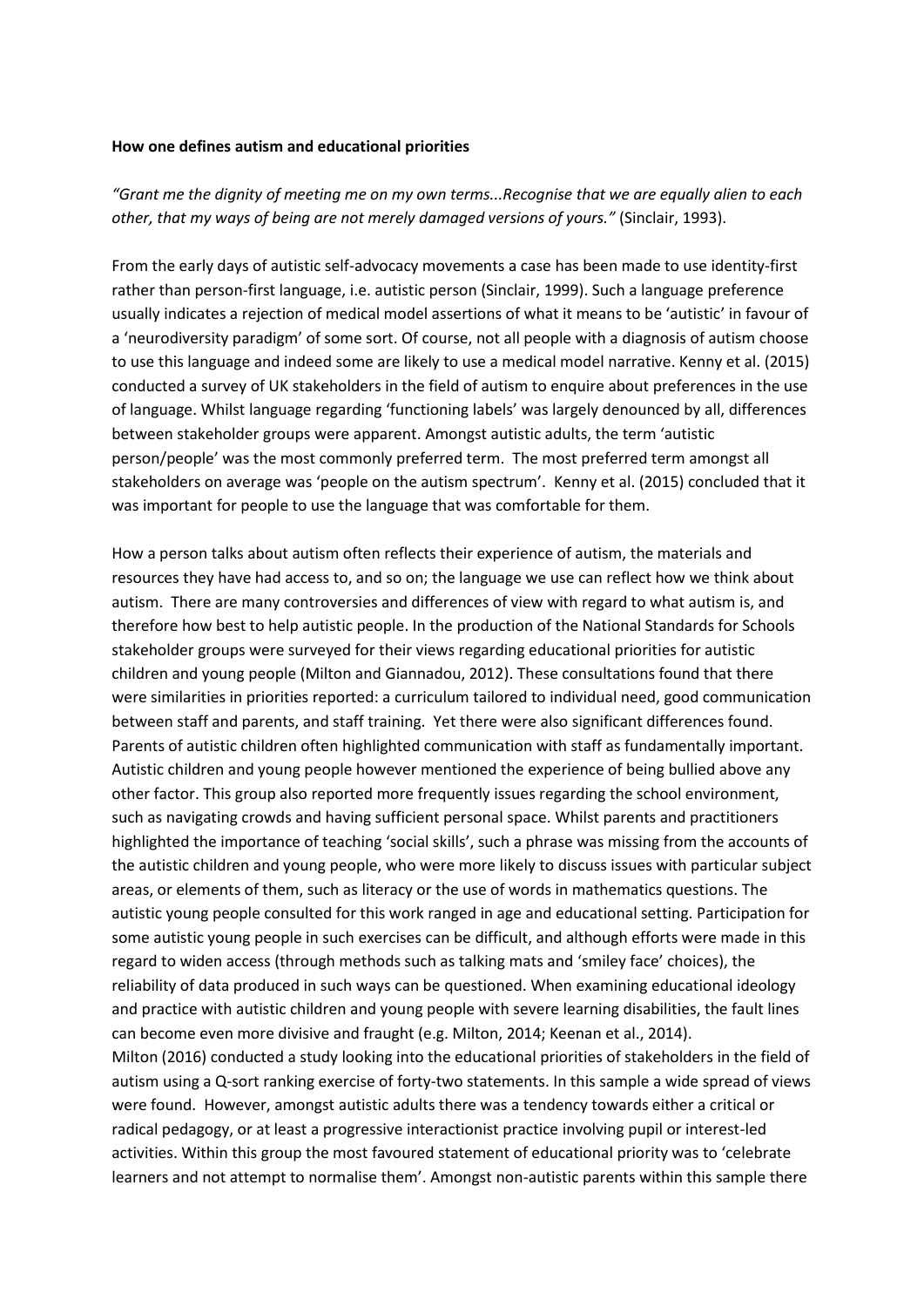was a tendency toward an educational approach akin to Positive Behaviour Support (PBS) with common issues raised being the teaching of 'functional communication' and 'social skills'. Academics and practitioners sampled for this study were found to have a less coherent and more eclectic range of views that drew upon these two dominant narratives. Consensus within this sample (of just sixty people) was rare. Again, issues relating to navigating unfriendly school environments were more regularly discussed by autistic participants. All who were sampled were against notions of making autistic children 'indistinguishable from their peers'. The most commonly agreed upon statement by all groups was 'good communication between staff, pupils and parents'.

Although ideology and narrative are likely to affect practice, we cannot take this for granted. Jordan and Powell (1996) suggest that whatever the ideology of a practitioner, there is a tendency toward what they term 'therapist drift'. Therapist drift occurs where practitioners, particularly those utilising forms of interaction less natural to those receiving an educational intervention, drift toward a more natural form of interaction, and conversely, those using a child-centred approach may find themselves taking on the role of a professional teacher within certain interactions. Due to 'therapist drift' as outlined by Jordan and Powell (1996), it may be the case that in practice there is more similarity between those espousing differing intervention models than practitioners claim.

#### **Building understanding**

Wenger (1998) introduced the idea of 'communities of practice'. Such communities are formed whenever a collection of people engage in a process of learning through their activities. Communities of practice can have a range of participation available to members, from core participants to those on the periphery, but all involved in the community share a level of mutual engagement and common activity or interest through which they learn common practices. Through the membership of such groups, participants learn social competencies from interacting with one another that distinguish them from other groups, and in doing so, develop a repertoire of resources that represent their experiences and practices, and ways of addressing common social issues... This means that members of communities need to engage in relationships with one another over a sustained period of time. As a consequence of being organised around common principles and activity, communities of practice can also create a shared sense of identity. They generate a shared repertoire of ideas that become translated into materials, documents, and language.

Like Collins and Evans (2007), Wenger (1998) argues that the acquisition of knowledge can be seen as socially situated and contextual. As members of communities become more competent, they become 'contributory experts' (according to the schema of Collins and Evans, 2007), or 'core members' (according to the schema of Wenger, 1998). Thus, learning is seen as accomplished through a process of social participation. Of course, not all communities of practice are equally advantageous to all of their members, and some are distorted by unequal power relationships and the tight patrolling of membership and participation.

When applied to the field of autism, one can see that a number of communities of practice have evolved in relative isolation to one another. From autistic self-advocacy groups, through communities of practice that have developed through a particular academic discipline or paradigm, to parent support groups and forums, and professional conferences, one can see that many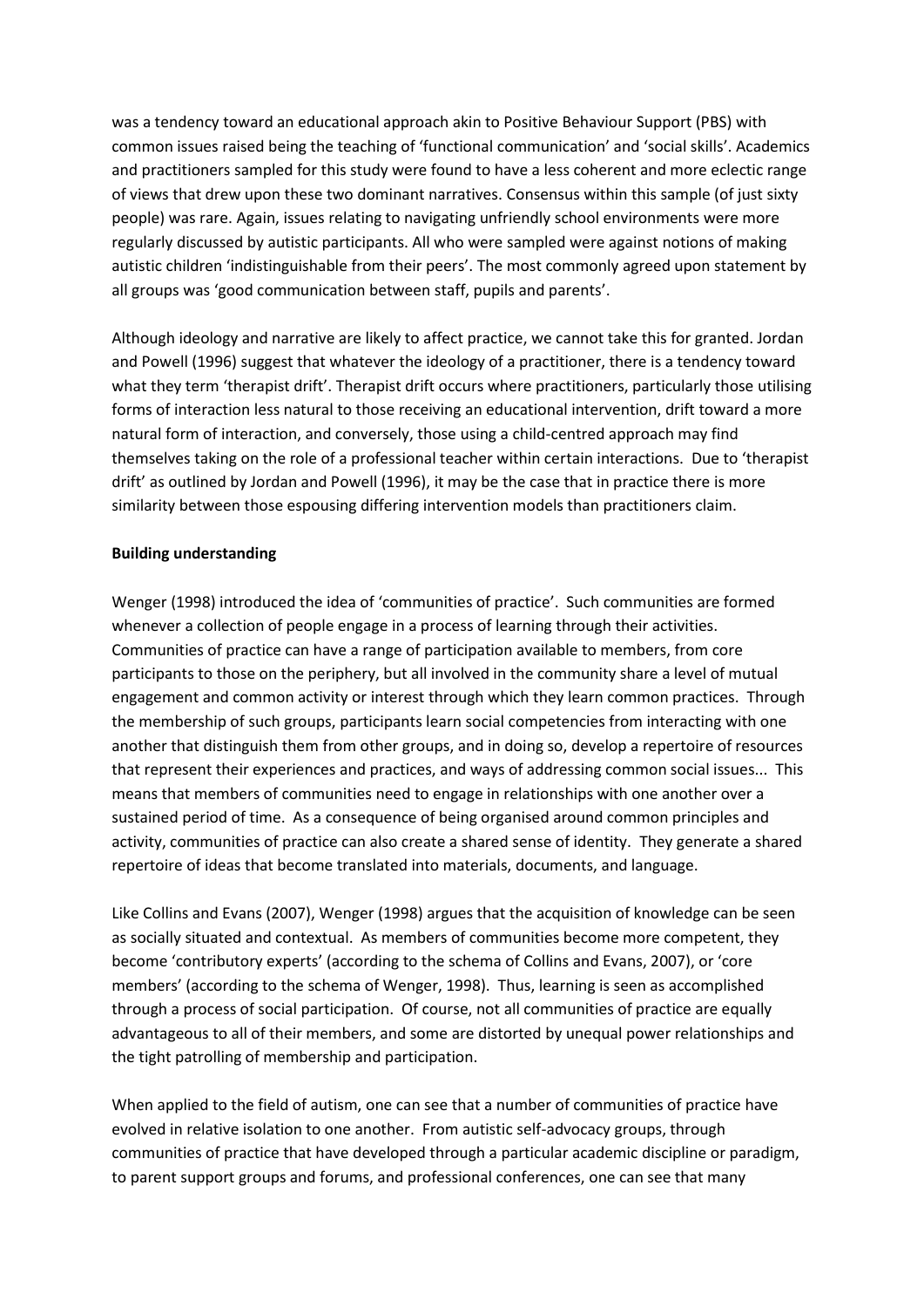communities of practice exist. Each of these communities produces their own language, their own culture, and their own sets of resources and materials. The extent that there have been shared practices between these communities however has been traditionally at their respective fringes. Such a separation of related communities is a significant issue within the field of autism, characterised by Arnold (2010) as the 'silo mentality'. One of the downsides of communities of practice, is that they develop in ways in which their shared competencies, experiences and practices, distinguish them from other groups. This provides a sense of identity and pride for their members, but may also ferment a disparaging view of 'outsiders', especially if they hold opposing views and perform practices that are seen as abhorrent to those within one's own group. Such disparities can easily lead to apathy, dyspathy (Cameron, 2012), and antipathy and/or stigma toward others. Therefore, to limit the effects of the 'silo mentality' the barriers separating these communities need to be reduced and collaborative communities of practice need to be established in order that stakeholders do not feel alienated and disenfranchised.

By including members of teams that occupy differing dispositions and outlooks, one is able to weighup the arguments presented by differing interpretations of the same phenomena or data, and these can be openly debated. Of course, not all stakeholder groups can be said to be content with their current level of involvement (ABA4All, 2014; Dillenberger et al., 2015), and perhaps what is needed is some kind of 'summit' or 'peace workshop' in order to initiate contact and build a common acceptance, or even an understanding, if not a consensus, of opinion. Initial attempts at creating such discursive spaces can be said to have originated within the autistic community, with examples such as the Theorising Autism Project (Greenstein, 2014) that sought to bring together people from all stakeholder groups so that they can work interactively. This project, as well as the Participatory Autism Research Collective (PARC) based at London South Bank University have organised seminar days with this purpose in mind and been led by autistic people and their concerns, which at this stage may well be required to redress the traditional power imbalance between stakeholders in the field.

#### **References**

ABA4all (2014) *Not another waffly piece of "quidance"*. [online]. [https://www.facebook.com/ABAforallchildren/posts/686140071463809,](https://www.facebook.com/ABAforallchildren/posts/686140071463809) [Accessed August 11<sup>th</sup> 2015].

American Psychiatric Association (2013) *Diagnostic and Statistical Manual of Mental Disorders, 5th edition (DSM-V).* Washington: APA.

Arnold, L. (2010) *The Medium is the Message*, [online][: www.ucl.ac.uk/cpjh/Arnold,](http://www.ucl.ac.uk/cpjh/Arnold) [Accessed: February  $16^{th}$  2016].

Arnold, L. (2012) Autism, its relationship to science and to people with the condition, *Autonomy: the Journal of Critical Interdisciplinary Autism Studies.* Vol. 1(1), [online][. http://www.larry](http://www.larry-arnold.net/Autonomy/index.php/autonomy/article/view/AR2)[arnold.net/Autonomy/index.php/autonomy/article/view/AR2,](http://www.larry-arnold.net/Autonomy/index.php/autonomy/article/view/AR2) [Accessed 11<sup>th</sup> June 2016].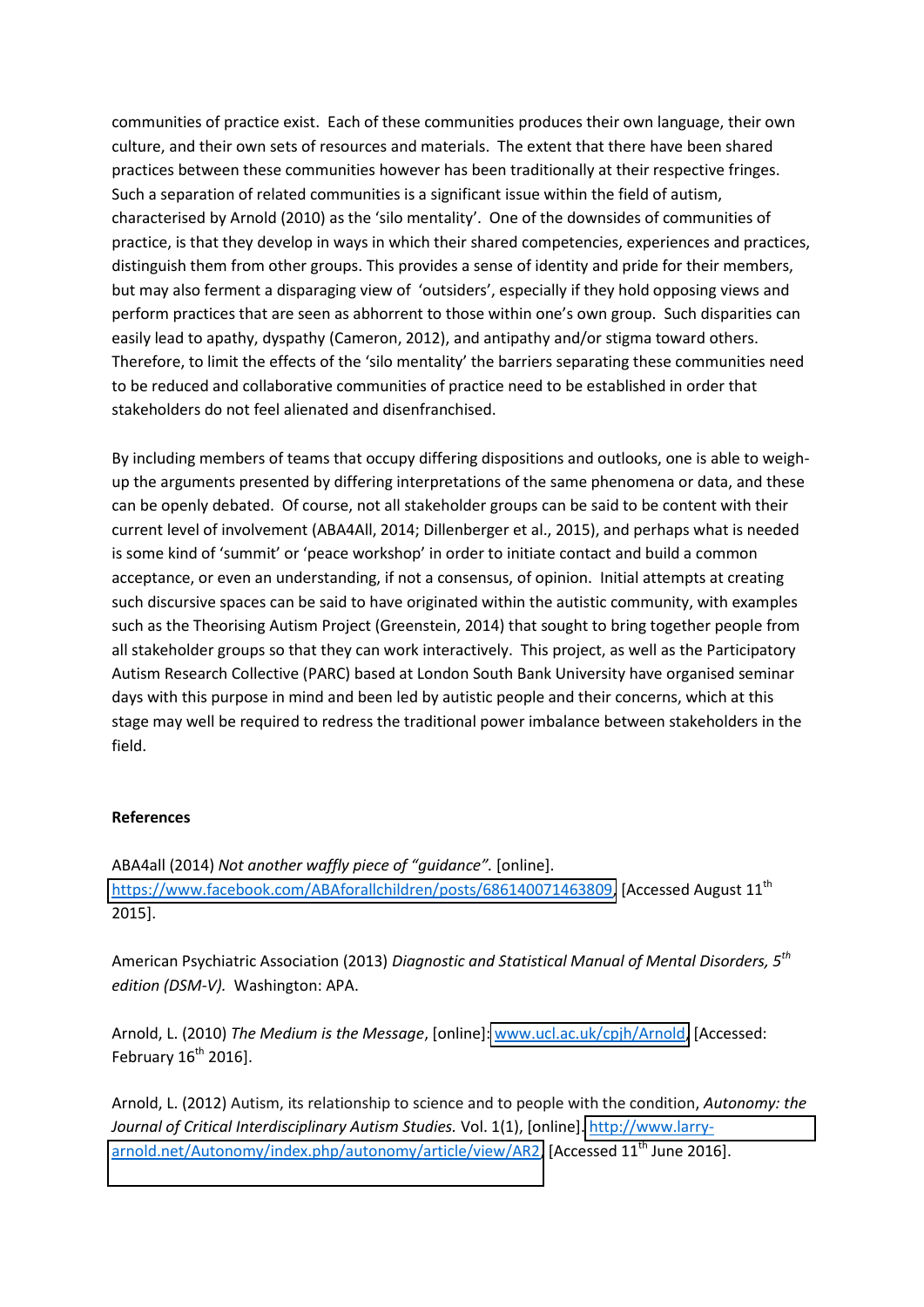Brugha, T. et al (2012) *Estimating the prevalence of autism spectrum conditions in adults: extending the 2007 Adult Psychiatric Morbidity Survey*. Leeds: NHS Information Centre for Health and Social Care.

Butler, J. (1990). *Gender trouble: feminism and the subversion of identity*. New York: Routledge.

Cadman, T. (2010) *Autism – the ethical issues*, [online].

[http://www.google.co.uk/url?sa=t&rct=j&q=&esrc=s&source=web&cd=5&ved=0ahUKEwjDiIeJ8NLN](http://www.google.co.uk/url?sa=t&rct=j&q=&esrc=s&source=web&cd=5&ved=0ahUKEwjDiIeJ8NLNAhVnCMAKHQbeDHcQFgg9MAQ&url=http%3A%2F%2Fwww.kcl.ac.uk%2Flaw%2Fresearch%2Fcentres%2Fmedlawethics%2Fevents%2FAutismcadmanslides.pptx&usg=AFQjCNFhNtwSAmRCqh4ukrU5WVF19aDTXQ) [AhVnCMAKHQbeDHcQFgg9MAQ&url=http%3A%2F%2Fwww.kcl.ac.uk%2Flaw%2Fresearch%2Fcentre](http://www.google.co.uk/url?sa=t&rct=j&q=&esrc=s&source=web&cd=5&ved=0ahUKEwjDiIeJ8NLNAhVnCMAKHQbeDHcQFgg9MAQ&url=http%3A%2F%2Fwww.kcl.ac.uk%2Flaw%2Fresearch%2Fcentres%2Fmedlawethics%2Fevents%2FAutismcadmanslides.pptx&usg=AFQjCNFhNtwSAmRCqh4ukrU5WVF19aDTXQ) [s%2Fmedlawethics%2Fevents%2FAutismcadmanslides.pptx&usg=AFQjCNFhNtwSAmRCqh4ukrU5WV](http://www.google.co.uk/url?sa=t&rct=j&q=&esrc=s&source=web&cd=5&ved=0ahUKEwjDiIeJ8NLNAhVnCMAKHQbeDHcQFgg9MAQ&url=http%3A%2F%2Fwww.kcl.ac.uk%2Flaw%2Fresearch%2Fcentres%2Fmedlawethics%2Fevents%2FAutismcadmanslides.pptx&usg=AFQjCNFhNtwSAmRCqh4ukrU5WVF19aDTXQ) [F19aDTXQ,](http://www.google.co.uk/url?sa=t&rct=j&q=&esrc=s&source=web&cd=5&ved=0ahUKEwjDiIeJ8NLNAhVnCMAKHQbeDHcQFgg9MAQ&url=http%3A%2F%2Fwww.kcl.ac.uk%2Flaw%2Fresearch%2Fcentres%2Fmedlawethics%2Fevents%2FAutismcadmanslides.pptx&usg=AFQjCNFhNtwSAmRCqh4ukrU5WVF19aDTXQ) [Accessed 11<sup>th</sup> June 2016].

Cameron, C. (2008) "Further Towards an Affirmation Model" in Campbell, T. et al (eds) *Disability Studies: Emerging Insights and Perspectives*, Leeds, The Disability Press, pp. 14-30.

Cameron, L. (2012) *Dyspathy: the dynamic complement of empathy.* Milton Keynes: Open University.

Chown, N. (2014) More on the ontological status of autism and the double empathy problem. *Disability and Society.* Vol. 29(10): 1672-1676.

Collins, H. and Evans, R. (2007) *Rethinking Expertise.* London: University of Chicago Press.

Crow, L. (1996) Including all of our lives: renewing the social model of disability. In C. Barnes and G. Mercer (eds) *Exploring the Divide*, Leeds: The Disability Press, pp. 55-72.

Dillenberger, K., Keenan, M. and Gallagher, S. (2015) *A Seat at the Table: Families Affected by Autism.* Kindle.

Feinstein, A. (2010) *A History of Autism: Conversations with the Pioneers.* Chichester: Wiley-Blackwell.

Frith, U. (1989) *Autism, Explaining the Enigma*. London: Wiley-Blackwell.

Graby, S. (2012) *To be or not to be disabled: autism, disablement and identity politics*. TN&M Chester 27/06/12, [online]: [http://shopfront.chester.ac.uk/images/normalcy/stevengraby.pdf,](http://shopfront.chester.ac.uk/images/normalcy/stevengraby.pdf) [Accessed 1<sup>st</sup>] July 2016].

Greenstein, A. (2014) Theorising Autism Project - Engaging Autistic People in the Research Process. Review of a seminar day at the Institute of Education, *Autonomy, the Critical Journal of Interdisciplinary Autism Studies.* Vol. 1(3), [online][. http://www.larry](http://www.larry-arnold.net/Autonomy/index.php/autonomy/article/view/RE4)[arnold.net/Autonomy/index.php/autonomy/article/view/RE4,](http://www.larry-arnold.net/Autonomy/index.php/autonomy/article/view/RE4) [Accessed 18<sup>th</sup> July 2015].

Jones, G., Baker, L., English, A. and Lyn-Cook, L. (2012) *AET National autism standards for schools and educational settings.* London: Autism Education Trust.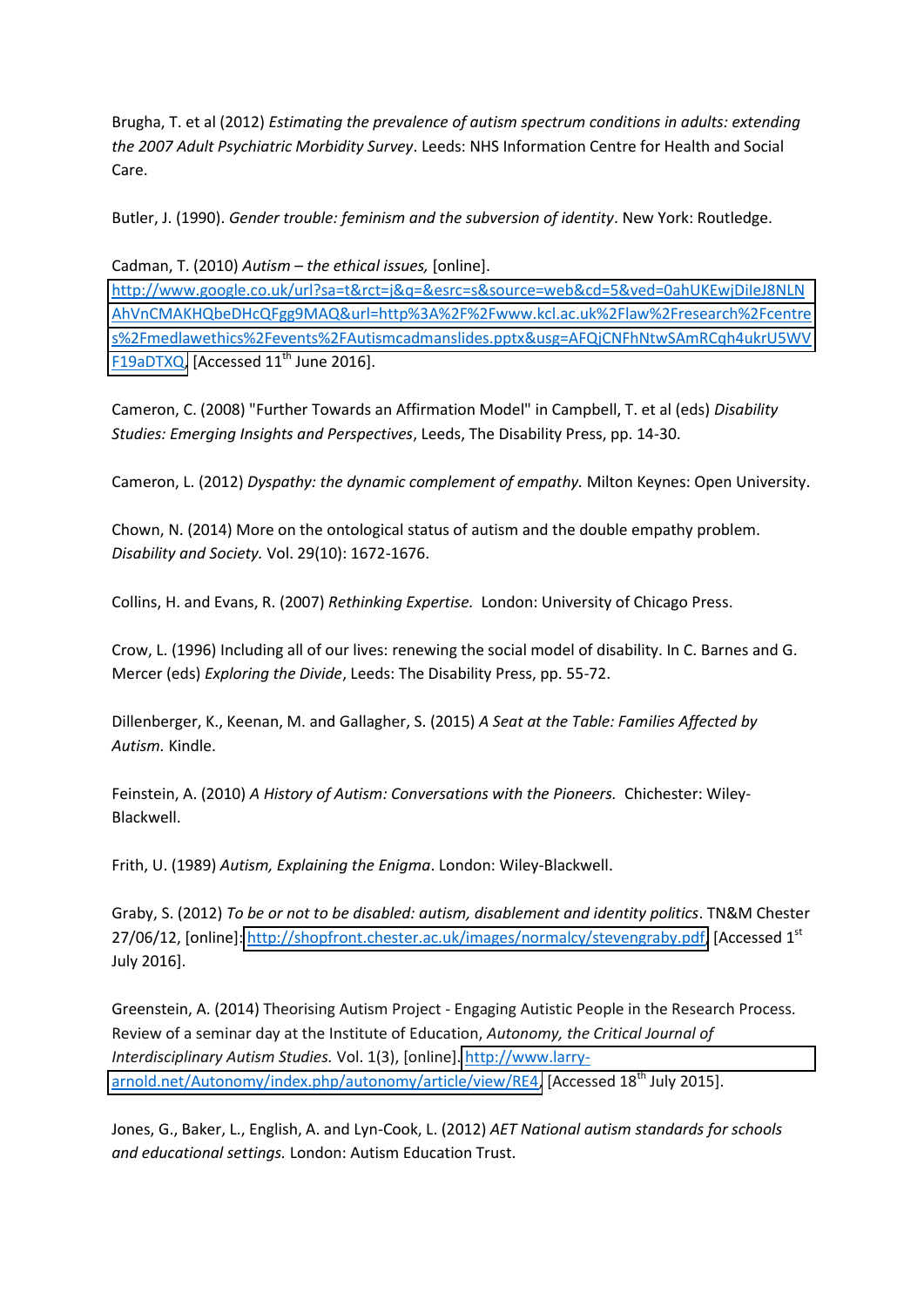Jordan, R., and Powell, S. (1996) 'Therapist Drift: Identifying a New Phenomenon in Evaluating Therapeutic Approaches'. In G. Linfoot and P. Shattock (eds), Therapeutic Intervention in Autism *conference proceedings April 1st-3rd*. Sunderland: University of Sunderland Autism Research Unit.

Keenan, M., Dillenberger, K., Rottgers, H., Dounavi, K., Jonsdottir, L., Moderato, P., Schenk, J., Vireus-Ortega, J., Roll-Pettersson, L. and Martin, N. (2014) Autism and ABA: The Gulf Between North America and Europe, *Review Journal of Autism and Developmental Disorders.* Vol. 2(2): 167-183.

Kenny, L., Hattersley, C., Molins, B., Buckley, C., Povey, C. and Pellicano, E. (2015) Which terms should be used to describe autism? Perspectives from the UK autism community, *Autism, The International Journal of Research and Practice.* OnlineFirst (1<sup>st</sup> July 2015): <http://aut.sagepub.com/content/20/4/442>[Accessed 1st July, 2016].

Lawson, W. (2010) *The Passionate Mind: how people with autism learn.* London: Jessica Kingsley.

Mills, C. W. (1959) *The Sociological Imagination.* Oxford: Oxford University Press.

Milton, D. (2012a) *So what exactly is autism?* [resource linked to competency framework]. London: Autism Education Trust, [online]. [http://www.aettraininghubs.org.uk/wp](http://www.aettraininghubs.org.uk/wp-content/uploads/2012/08/1_So-what-exactly-is-autism.pdf)[content/uploads/2012/08/1\\_So-what-exactly-is-autism.pdf,](http://www.aettraininghubs.org.uk/wp-content/uploads/2012/08/1_So-what-exactly-is-autism.pdf) [Accessed 11<sup>th</sup> August 2015].

Milton, D. (2012b) On the Ontological Status of Autism: the 'Double Empathy Problem'. *Disability and Society*. Vol. 27(6): 883-887.

Milton, D. (2013) "Filling in the gaps", a micro-sociological analysis of autism. Autonomy: the Journal of Critical Interdisciplinary Autism Studies. Vol. 1(2), [online][. http://www.larry](http://www.larry-arnold.net/Autonomy/index.php/autonomy/article/view/7/html)[arnold.net/Autonomy/index.php/autonomy/article/view/7/html,](http://www.larry-arnold.net/Autonomy/index.php/autonomy/article/view/7/html) [Accessed 11<sup>th</sup> August 2015].

Milton, D. (2014) So what exactly are autism interventions intervening with? Good Autism Practice, Vol. 15(2): 6-14.

Milton, D. (2015) Impaired compared to what? Embodiment and diversity. Mad studies and neurodiversity symposium archive, [online][: https://madstudies2014.wordpress.com/archive/mad](https://madstudies2014.wordpress.com/archive/mad-studies-neurodiversity-symposium-archive/)[studies-neurodiversity-symposium-archive/,](https://madstudies2014.wordpress.com/archive/mad-studies-neurodiversity-symposium-archive/) [Accessed 1<sup>st</sup> July, 2016].

Milton, D. (2016) Educational discourse and the autistic student: a study using Q-sort methodology [doctoral thesis]. Birmingham: University of Birmingham, [online]: [http://etheses.bham.ac.uk/6505/,](http://etheses.bham.ac.uk/6505/) [Accessed 1<sup>st</sup> July, 2016].

Milton, D. and Giannadou, K. (2012) *Views of children and young people with autism on: What makes a good school for pupils with autism.* London: Autism Education Trust, [online]. [http://www.aettraininghubs.org.uk/wp-content/uploads/2012/05/2.3-33.2-Pupils-views-on](http://www.aettraininghubs.org.uk/wp-content/uploads/2012/05/2.3-33.2-Pupils-views-on-school.pdf)[school.pdf,](http://www.aettraininghubs.org.uk/wp-content/uploads/2012/05/2.3-33.2-Pupils-views-on-school.pdf) [Accessed 11<sup>th</sup> August 2015].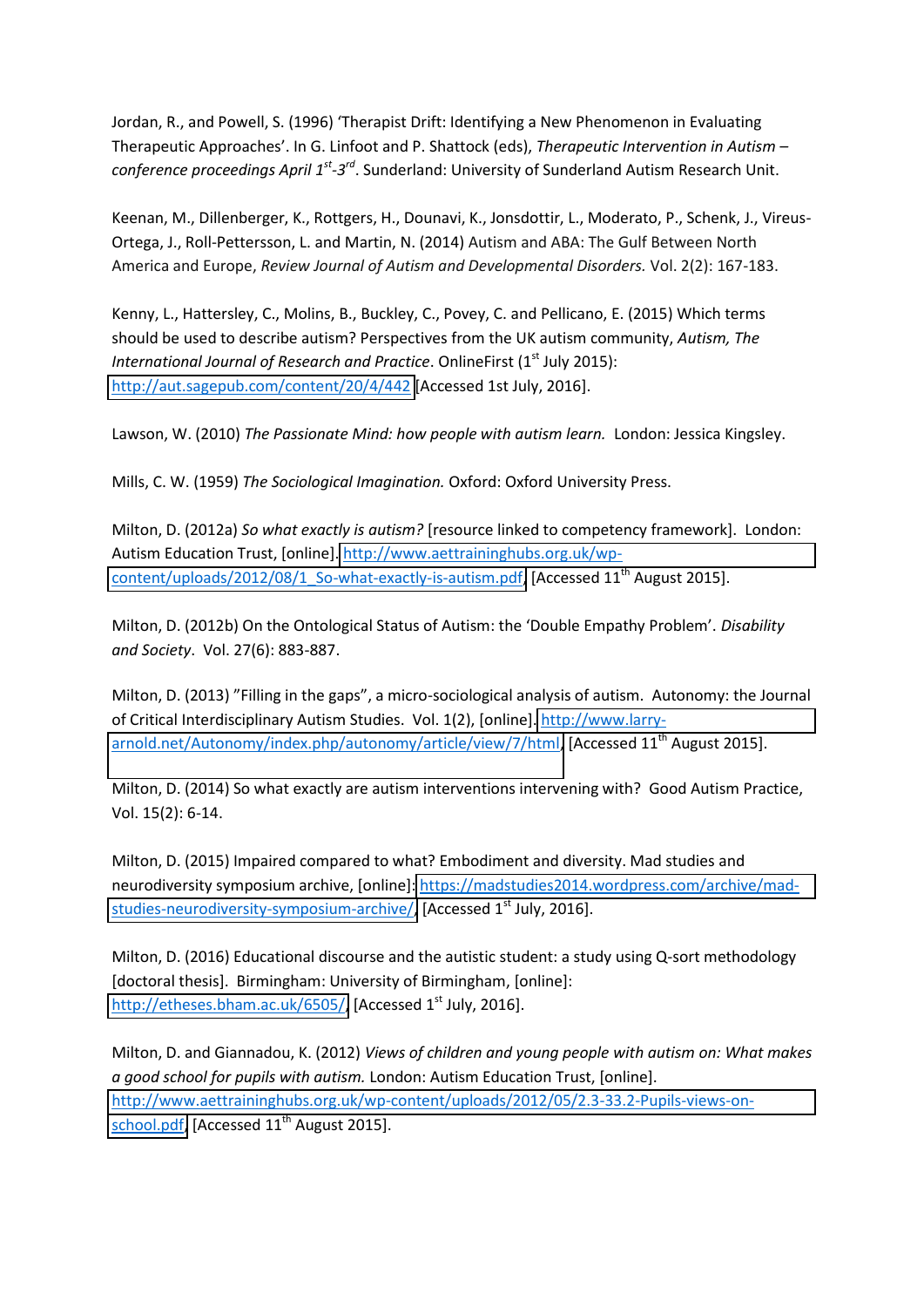Murray, D. (1992) 'Attention Tunnelling and Autism'. In P. Shattock and G. Linfoot (eds), Living with *Autism: the Individual, the Family and the Professional.* Durham Research Conference, April 1995, pp. 183-193.

Murray, D., Lesser, M. and Lawson, W. (2005) Attention, monotropism and the diagnostic criteria for autism, *Autism.* Vol. 9(2): 136-156.

Nadesan, M. (2005) *Constructing Autism: Unravelling the 'truth' and understanding the social.* Abingdon: Routledge.

Oakley, A. (1972). *Sex, gender and society.* London: Maurice Temple Smith.

Oliver, M. (1990) *The Politics of Disability.* London: Macmillan.

Oliver, M. 1996: A Sociology of Disability or a Disablist Sociology? In Barton (ed.), *Disability and Society, emerging issues and insights.* Harrow: Longman.

Oliver, M. (2004) The Social Model in Action: if I had a hammer. In 'Implementing the Social Model of Disability: Theory and Research' edited by Colin Barnes and Geoff Mercer (2004); Leeds: The Disability Press, pp. 18-31.

Pellicano, E. and Burr, D. (2012) When the world becomes 'too real': a Bayesian explanation of autistic perception, *Trends in Cognitive Sciences.* Vol. 16(10): 504-510.

Safilios-Rothschild, C. (1970) *The Sociology and Social Psychology of Disability and Rehabilitation.*  New York: Random House.

Sainsbury, C. (2000) *Martian in the Playground: Understanding the Schoolchild with Asperger's Syndrome.* Bristol: Lucky Duck.

Scrimshaw, P. (1983) *Educational Ideologies.* Milton Keynes: Open University.

Shakespeare, T. And Watson, N. (2002) The social model of disability: an outdated ideology? *Research in Social Science and Disability'* Volume 2, pp. 9-28 (2002).

Sinclair, J. (1993) *Don't Mourn For Us*, [online][. http://www.autreat.com/dont\\_mourn.html,](http://www.autreat.com/dont_mourn.html) [Accessed 8<sup>th</sup> November 2013].

Sinclair, J. (1999) "Why I dislike 'person first' language", [online]: [http://web.archive.org/web/20090210190652/http://web.syr.edu/~jisincla/person\\_first.htm,](http://web.archive.org/web/20090210190652/http:/web.syr.edu/~jisincla/person_first.htm) [Accessed  $1<sup>st</sup>$  July, 2016].

Swain, J. and French, S. (2000) Towards an Affirmation Model of Disability, *Disability & Society*, Vol. 15(4): 569-582.